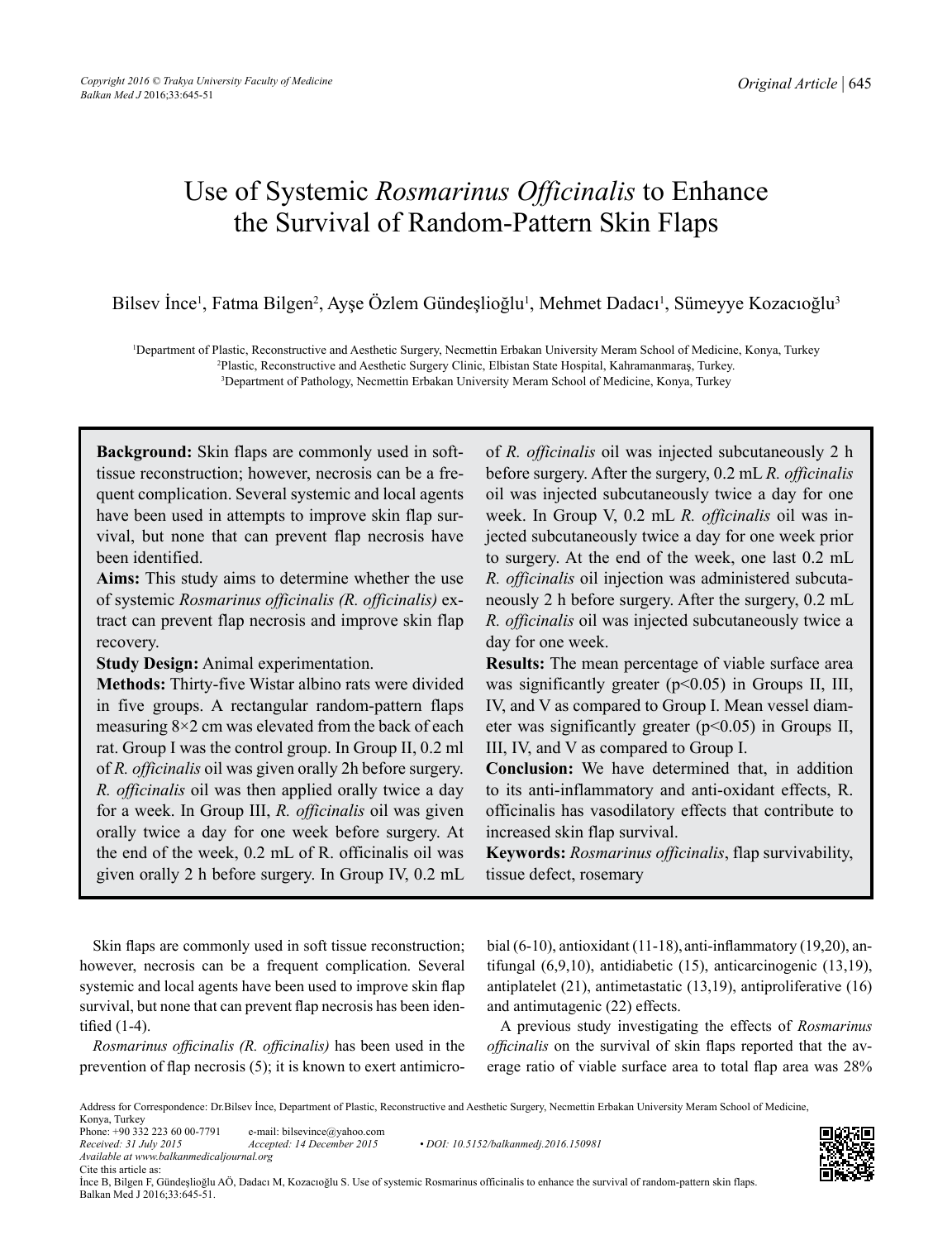in control groups; this value increased to 59% in groups that were treated with *R. officinalis* extract (5). The viable surface area was further increased to 68% by topical application of the oil for a week before flap elevation. The authors claimed that in addition to the anti-inflammatory and antioxidant effects, *R. officinalis* had vasodilatory effects that contributed to the increased flap survival.

To further investigate the effects of *R. officinalis* on flap survival, this study investigated whether the systemic administration of *R. officinalis* extract could prevent flap necrosis and improve skin flap recovery.

# **MATERIALS AND METHODS**

Female Wistar albino rats, 12-14 weeks old and weighing 243-310 g, were used and placed in five groups, each containing seven rats. The experiments were performed in accordance with the guidelines for animal research from the National Institutes of Health and the Committee on Animal Research. The study was approved by Necmettin Erbakan University Meram School of Medicine Ethics Committee. The modified McFarlane rat model was used (23,24). In all groups, the backs of the rats were shaved. For anesthesia, 50 mg/kg of ketamine hydrochloride (Ketalar vial, Pfizer; İstanbul, Turkey) and 5 mg/kg of xylazine hydrochloride (Rompun vial, Bayer; Leverkusen, Germany) were intraperitoneally administered before surgery. No dressing was applied after surgery.

Group I was the control group. A rectangular random-pattern flaps measuring  $8\times 2$  cm and including the panniculus carnosus was elevated from the back of each rat. Electrocautery or hemostatic agents were not used to control bleeding. The flaps were then sutured to the location from where they were elevated, and 0.2 mL of physiological serum was orally administered twice a day for a week.

In Group II, 0.2 mL of *R. officinalis* oil (Doğa İlaç; İstanbul, Turkey) was orally administered 2 h before surgery. Subsequently, flaps were elevated and replaced as described for Group I. *R. officinalis* oil was then orally applied twice a day for a week.

In Group III, *R. officinalis* oil was orally administered twice a day for a week before surgery. At the end of the week, 0.2 mL of *R. officinalis* oil was orally given 2 h before surgery. Skin flaps were elevated and replaced as described for Group I. *R. officinalis* oil was orally applied twice a day for a week.

In Group IV, 0.2 mL of *R. officinalis* oil was subcutaneously injected 2 h before surgery. Skin flaps were elevated and replaced as described for Group I. After the surgery, 0.2 mL of *R. officinalis* oil was subcutaneously injected twice a day for a week.



**FIG. 1.** The flaps in Group I a week after surgery

|  | <b>TABLE 1.</b> Viable and necrotic regions of the flaps and vessel diameters in Group I. |  |  |  |
|--|-------------------------------------------------------------------------------------------|--|--|--|
|  |                                                                                           |  |  |  |

| Rat            | Viable areas<br>of the flaps<br>(cm <sup>2</sup> ) | <b>Necrosis</b><br>areas of the<br>flaps $(cm2)$ | Viable areas<br>of the flaps<br>$(\% )$ | Necrosis<br>areas of the<br>flaps $(\% )$ | Vessel<br>diameters<br>$(\mu m)$ |
|----------------|----------------------------------------------------|--------------------------------------------------|-----------------------------------------|-------------------------------------------|----------------------------------|
| 1              | 4.26                                               | 10.74                                            | 26.62                                   | 73.38                                     | 190                              |
| $\overline{2}$ | 4.22                                               | 10.78                                            | 26.37                                   | 73.63                                     | 180                              |
| 3              | 4.24                                               | 10.76                                            | 26.50                                   | 73.50                                     | 185                              |
| $\overline{4}$ | 4.23                                               | 10.77                                            | 26.43                                   | 73.57                                     | 185                              |
| 5              | 4.27                                               | 10.73                                            | 26.68                                   | 73.32                                     | 191                              |
| 6              | 4.25                                               | 10.75                                            | 26.56                                   | 73.44                                     | 185                              |
| 7              | 4.21                                               | 10.79                                            | 26.31                                   | 73.69                                     | 179                              |
| Mean           | 4.24                                               | 11.76                                            | 26.56                                   | 73.34                                     | 185                              |

In Group V, 0.2 mL of *R. officinalis* oil was subcutaneously injected twice a day for a week prior to surgery. At the end of the week, 0.2 mL of *R. officinalis* oil was subcutaneously injected 2 h before surgery. Skin flaps were elevated and replaced as described for Group I. After the surgery, 0.2 mL of *R. officinalis* oil was subcutaneously injected twice a day for a week.

The flaps were evaluated a week after elevation. All images were acquired using the same digital camera, and the viable and necrotic regions were outlined on a transparent paper. The surface area of the viable and necrotic regions was then calculated. To eliminate false-positive results caused by necrosis-induced contraction, only the viable surface area was measured (cm<sup>2</sup>) on the transparent papers using a digital planimeter (Ushikata X-plan 360C+, Yokohama; Kanagawa, Japan). The surface area of the necrotic region was measured by subtracting the viable surface area from the total flap area (16 cm2 ). A biopsy specimen was taken from the viable area of the flap, and specimens were examined under light microscope (Olympus BX 51; Tokyo, Japan). In each group, the diameter of the largest blood vessel in the proximal flap was measured.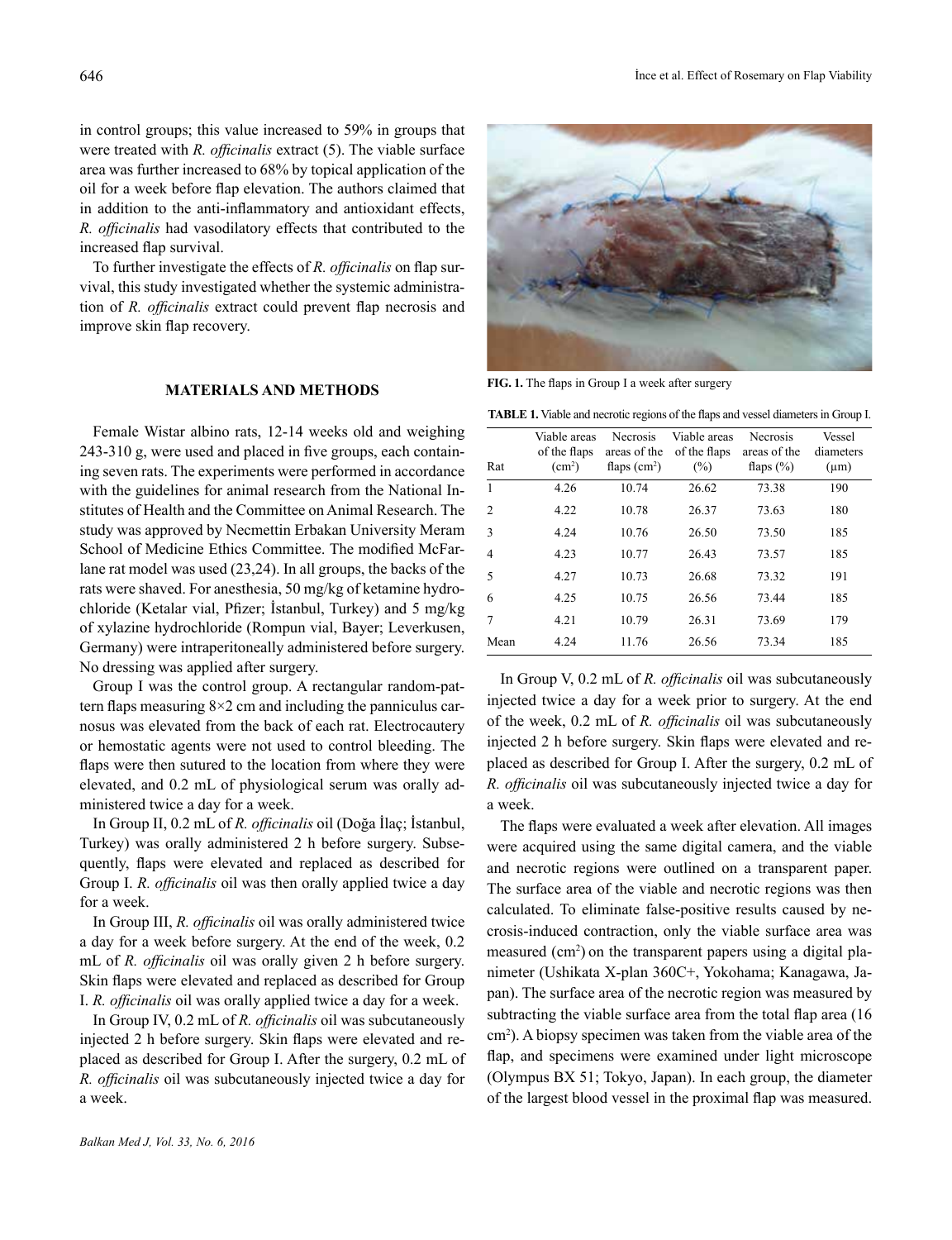

**TABLE 2.** Viable and necrotic areas of the flaps in Group II.

| Rat            | Viable areas<br>of the flaps<br>(cm <sup>2</sup> ) | <b>Necrosis</b><br>areas of the<br>flaps $(cm2)$ | Viable areas<br>of the flaps<br>(%) | Necrosis<br>areas of the<br>flaps $(\%)$ | Vessel<br>diameters<br>$(\mu m)$ |
|----------------|----------------------------------------------------|--------------------------------------------------|-------------------------------------|------------------------------------------|----------------------------------|
| $\mathbf{1}$   | 5.76                                               | 10.24                                            | 36.00                               | 64.00                                    | 185                              |
| $\overline{2}$ | 9.37                                               | 6.63                                             | 58.57                               | 41.13                                    | 200                              |
| 3              | 9.24                                               | 6.76                                             | 57.75                               | 42.25                                    | 200                              |
| $\overline{4}$ | 12.40                                              | 3.60                                             | 77.50                               | 22.50                                    | 220                              |
| 5              | 8.76                                               | 7.24                                             | 54.75                               | 45.25                                    | 195                              |
| 6              | 8.84                                               | 7.16                                             | 55.25                               | 44.75                                    | 195                              |
| $\overline{7}$ | 10.36                                              | 5.64                                             | 64.75                               | 35.25                                    | 205                              |
| Mean           | 9.09                                               | 6.94                                             | 56.63                               | 43.37                                    | 200                              |

### **Statistical analysis**

Mean values were analyzed using Statistical Package for the Social Sciences version 13.0 for Window (SPSS Corp.; Chicago, IL, USA) statistical software. One-way analysis of variance and Tukey's post hoc test were used to compare the viable surface area and vessel diameter among the groups. P values of <0.05 were considered to be statistically significant.

## **RESULTS**

No rats died during the experiments. No instance of infection was observed.

Measurements for Group I:

A week after flap elevation, the mean ratio of viable surface area to total flap area was  $26.56\% \pm 0.323\%$  (Figure 1). The mean diameter of the largest vessels in the proximal flap was 185±6 μm (Table 1).



**FIG. 2.** The flaps in Group II a week after surgery **FIG. 3.** The flaps in Group III a week after surgery

**TABLE 3.** Viable and necrotic areas of the flaps in Group III.

| Rat  | Viable areas<br>of the flaps<br>(cm <sup>2</sup> ) | <b>Necrosis</b><br>areas of the<br>flaps $(cm2)$ | Viable areas<br>of the flaps<br>$(\% )$ | <b>Necrosis</b><br>areas of the<br>flaps $(\%)$ | Vessel<br>diameters<br>$(\mu m)$ |
|------|----------------------------------------------------|--------------------------------------------------|-----------------------------------------|-------------------------------------------------|----------------------------------|
| 1    | 15.68                                              | 4.32                                             | 98                                      | 2                                               | 260                              |
| 2    | 15.80                                              | 0.20                                             | 98.75                                   | 1.25                                            | 265                              |
| 3    | 15.77                                              | 0.23                                             | 98.56                                   | 1.44                                            | 255                              |
| 4    | 15.83                                              | 0.17                                             | 98.93                                   | 1.07                                            | 265                              |
| 5    | 13.90                                              | 2.10                                             | 86.87                                   | 13.13                                           | 225                              |
| 6    | 15.88                                              | 0.12                                             | 99.25                                   | 0.75                                            | 270                              |
| 7    | 14.70                                              | 1.30                                             | 91.87                                   | 8.13                                            | 230                              |
| Mean | 15.38                                              | 0.62                                             | 96.12                                   | 3.88                                            | 252.8                            |

Measurements for Group II:

A week after flap elevation, the mean ratio of viable surface area to total flap area was 56.63%±1.298% (Figure 2). The mean diameter of the largest vessels in the proximal flap was 200±20 μm (Table 2).

Measurements for Group III:

A week after flap elevation, the mean ratio of viable surface area to total flap area was  $96.12\% \pm 2.102\%$  (Figure 3). The mean diameter of the largest vessels in the proximal flap was 252±18 μm (Table 3).

Measurements for Group IV:

A week after flap elevation, the mean ratio of viable surface area to total flap area was 56.38%±1.299% (Figure 4). The mean diameter of the largest vessels in the proximal flap was 198±18 μm (Table 4).

Measurements for Group V:

A week after flap elevation, the mean ratio of viable surface area to total flap area was  $57.06\% \pm 1.027\%$  (Figure 5). The mean diameter of the largest vessels in the proximal flap was  $202\pm18$  μm (Table 5).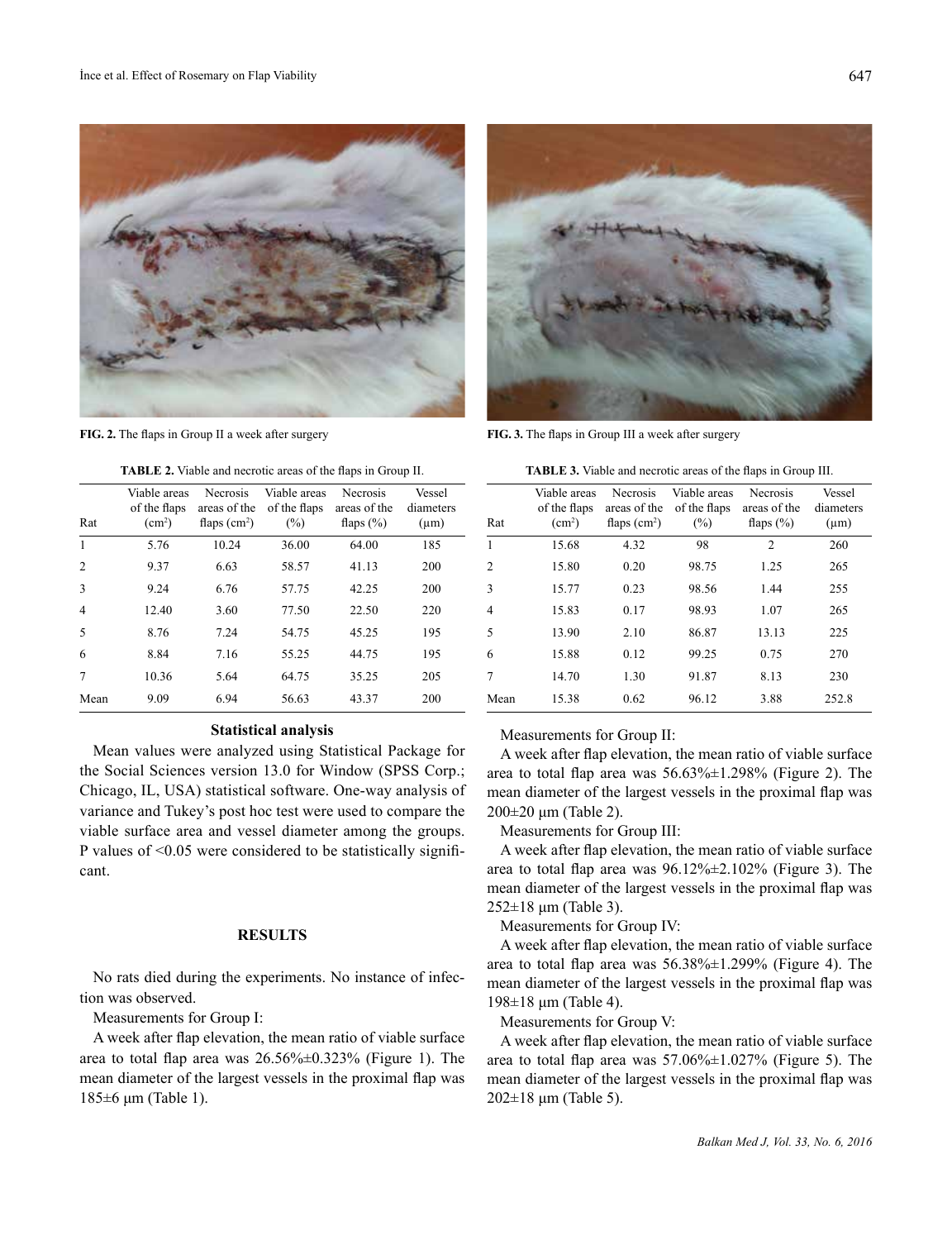

**FIG. 4.** The flaps in Group IV a week after surgery **FIG. 5.** The flaps in Group V a week after surgery

**TABLE 4.** Viable and necrotic areas of the flaps in Group IV.

| Rat            | Viable areas<br>of the flaps<br>(cm <sup>2</sup> ) | <b>Necrosis</b><br>areas of the<br>flaps $(cm2)$ | Viable areas<br>of the flaps<br>$(\%)$ | <b>Necrosis</b><br>areas of the<br>flaps $(\% )$ | Vessel<br>diameters<br>$(\mu m)$ |
|----------------|----------------------------------------------------|--------------------------------------------------|----------------------------------------|--------------------------------------------------|----------------------------------|
| 1              | 5.76                                               | 10.24                                            | 36.00                                  | 64.00                                            | 185                              |
| $\overline{2}$ | 9.37                                               | 6.63                                             | 58.57                                  | 41.13                                            | 200                              |
| 3              | 9.24                                               | 6.76                                             | 57.75                                  | 42.25                                            | 200                              |
| $\overline{4}$ | 12.40                                              | 3.60                                             | 77.50                                  | 22.50                                            | 220                              |
| 5              | 8.76                                               | 7.24                                             | 54.75                                  | 45.25                                            | 195                              |
| 6              | 8.84                                               | 7.16                                             | 55.25                                  | 44.75                                            | 195                              |
| 7              | 10.36                                              | 5.64                                             | 64.75                                  | 35.25                                            | 205                              |
| Mean           | 9.09                                               | 6.94                                             | 56.63                                  | 43.37                                            | 200                              |

The mean percentage of viable surface area was significantly greater  $(p<0.05)$  in Groups II, III, IV, and V than in Group I, and it was significantly greater in Group III than in Groups II, IV, and V ( $p<0.05$ ). The mean vessel diameter was significantly greater ( $p<0.05$ ) in groups II, III, IV, and V than that in Group I, and it was significantly greater in Group III than in groups II, IV, and V ( $p<0.05$ ) (Figure 6).

# **DISCUSSION**

This study demonstrated that the viable surface area of *R. officinalis-*treated flaps was significantly greater in all treated groups as compared to control group. The oral administration of the oil for a week before surgery resulted in the greatest increase in flap survival (96%; Group III), and this group also showed the largest blood vessel diameters. We have therefore determined that in addition to its anti-inflammatory and antioxidant effects, *R. officinalis* has vasodilatory effects that contribute to increased skin flap survival.



|  |  | <b>TABLE 5.</b> Viable and necrotic areas of the flaps in Group V. |  |  |  |
|--|--|--------------------------------------------------------------------|--|--|--|
|--|--|--------------------------------------------------------------------|--|--|--|

| Rat            | Viable areas<br>of the flaps<br>(cm <sup>2</sup> ) | <b>Necrosis</b><br>areas of the<br>flaps $(cm2)$ | Viable areas<br>of the flaps<br>$(\%)$ | <b>Necrosis</b><br>areas of the<br>flaps $(\% )$ | Vessel<br>diameters<br>$(\mu m)$ |
|----------------|----------------------------------------------------|--------------------------------------------------|----------------------------------------|--------------------------------------------------|----------------------------------|
| 1              | 5.14                                               | 10.86                                            | 32.12                                  | 67.87                                            | 185                              |
| $\overline{2}$ | 10.55                                              | 5.45                                             | 65.94                                  | 34.06                                            | 205                              |
| 3              | 5.81                                               | 9.19                                             | 36.31                                  | 63.69                                            | 190                              |
| $\overline{4}$ | 11.19                                              | 4.81                                             | 69.94                                  | 30.06                                            | 210                              |
| 5              | 12.45                                              | 3.55                                             | 78.99                                  | 22.01                                            | 220                              |
| 6              | 10.49                                              | 5.51                                             | 65.57                                  | 34.43                                            | 205                              |
| 7              | 8.42                                               | 7.58                                             | 52.63                                  | 47.37                                            | 200                              |
| Mean           | 9.13                                               | 6.87                                             | 57.06                                  | 42.93                                            | 202.14                           |

Random-pattern skin flaps are widely used in plastic surgery. Although they are technically simple, flap necrosis can be seen as a complication. When flaps become necrotic, undesired complications such as additional surgical procedures, increased length of hospital stay and increased treatment costs are incurred. Thus, improving the survival of random-pattern skin flaps is an important goal in clinical practice (1-4).

There are several drugs that improve circulation in skin flaps. These may reduce the viscosity of the blood and increase the flexibility of erythrocytes. They may be axon blockers, alpha receptor blockers, or smooth muscle relaxants. Anti-inflammatory drugs and antioxidants have also been used to reduce the cellular effects of ischemia (25,26). The sequelae of these substances on flap viability rates vary between 68% and 83%. In our study, when *R. officinalis* was orally administered for a week before surgery, the flap survival rate increased to 96%. In comparison, the highest flap viability rate found in previous literature was 83% (25). In that study, the skin flap was  $11\times3$  cm in size, and the average ratio of the viable surface area to the total flap area in the control group was 59%.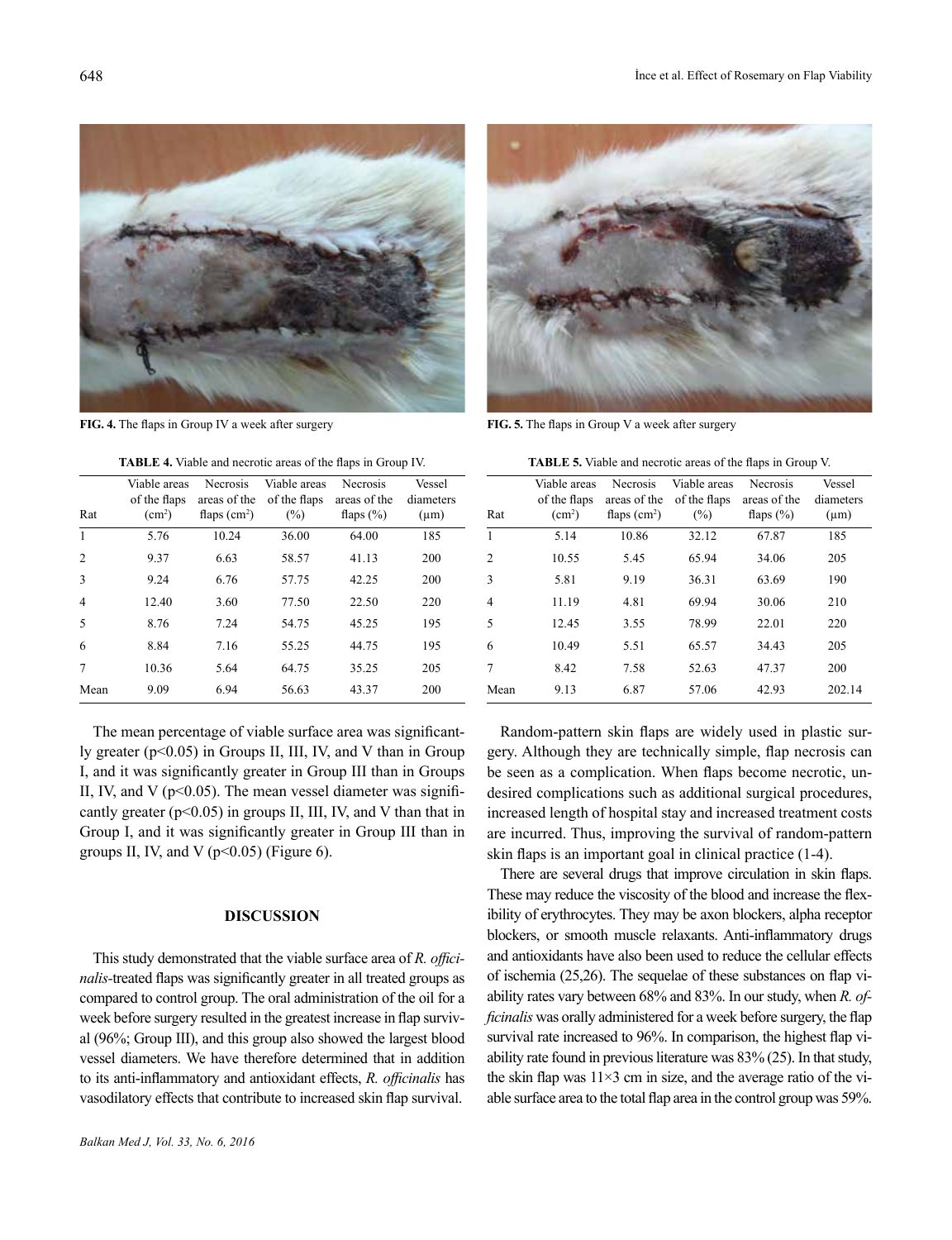

**FIG. 6. a-e.** x400, H&E; appearance of largest blood vessels in the proximal flap in Group I (a). x400, H&E; appearance of largest blood vessels in the proximal flap in Group II (b). x400, H&E; appearance of largest blood vessels in the proximal flap in Group III (c). x400, H&E; appearance of largest blood vessels in the proximal flap in Group IV (d). x400, H&E; appearance of largest blood vessels in the proximal flap in Group V (e)

The average ratio of viable surface area to total flap area was found to be highest in a study investigating the effects of the subdermal use of vascular endothelial growth factor (VEGF) on flap viability (27). The effect of VEGF on skin flap survival was studied in a rat transverse rectus abdominis musculocutaneous flap using a 3×8 cm skin paddle with the inferior epigastric vessels. VEGF was

injected into the subcutaneous fascial layer in the area where the flap would be dissected, and the flap was then raised 7 days after injection. In this study, the average ratio of the viable surface area increased from 28% to 76% in the experimental group. This rate is lower than that in Group III, where a systemic dose of the *R. officinalis* oil for a week before surgery was administered.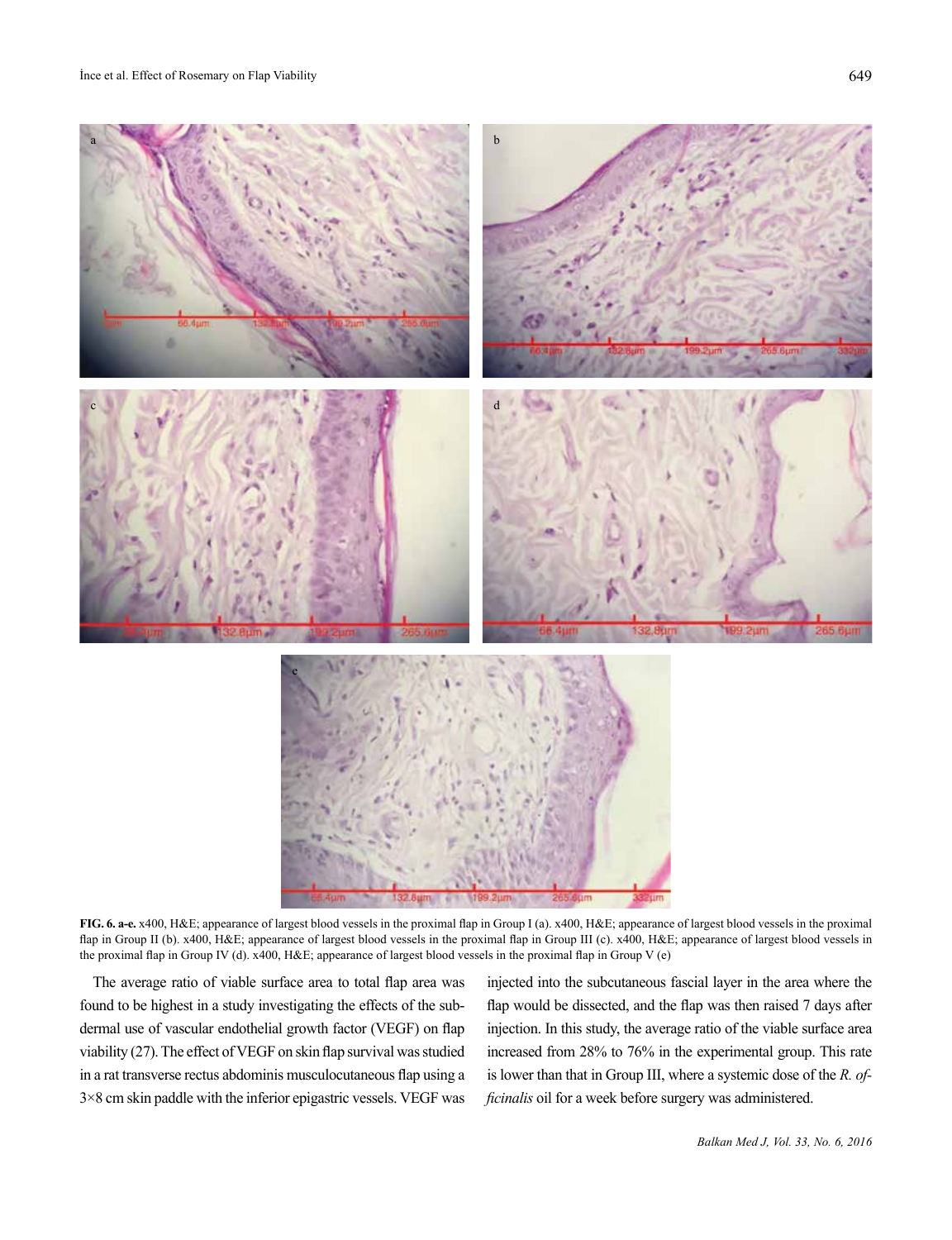While the average ratio of viable to necrotic surface area in control groups was 28% in the previous study on R. *officinalis*, this value was 27% in our study (5). Although our control group had lower success than previous studies, in our Group III, the viable surface area was greater. When both studies are considered together, we suggest that the bioavailability of *R. officinalis* is the greatest when orally administered.

In a previous study conducted to determine the safe dose rate of *R. officinalis*,  $\leq$ 2 mg/kg was concluded to be safe for rats (28). With reference to this finding, we did not exceed this level in our study.

The proportions of the basic components of *R. officinalis*  vary among genotypes. These components and their proportions are as follows: alpha-pinene (7.3-37.8%), kampen (0-12.1%), myrcene (0-6.6%), simolin (0-4.5%), limonene (0-7.2%), 1.8 cineol (13.6-67.3%), kamper (2.2-48.3%), and borneol (1.3-12.7%) (29). The rosemary oil used in the present study was obtained from rosemary plants grown in the Çukurova region (southern Anatolia). Although the genotype of this oil was not determined, it was believed to be the Kozan genotype, which is the most commonly found genotype in the region. The Kozan genotype contains alpha-pinene (13.5%), camphene (4.1%), mirsene (2.2%), simole (2.8%), limonene (2.4%), camphere (2.2%), bornele (5.3%), and 1.8 cineol (67.3%) and may be termed as the 1.8 cineol genotype because it contains the highest content of 1.8 cineol among other genotypes (29).

A previous study identified hesperetin, acacetin, diosmetin, ferulic acid, apigenin, luteolin, rosmarinic acid and caffeic acid as the active components in *R. officinalis* via capillary electrophoresis (30). *R. officinalis* oil was used as an oral and subcutaneous agent in our study. Although both applications of the oil increased skin flap survival, we did not determine the specific component responsible for the improvement. Further studies are required to clarify these effects.

The primary measure involved in preventing flap necrosis is increased blood circulation to the flap. Following our findings that *R. officinalis* significantly decreases the rate of flap necrosis, we suggest that this treatment is useful in patients with circulatory system problems and as an alternative therapy to increase blood circulation in flaps.

Furthermore, the antioxidant, antiproliferative, anti-inflammatory, and vasodilatory effects of *R. officinalis* may be useful in patients with chronic obliterative artery disease because of the compound's ability to increase blood flow and to serve as a prophylactic and therapeutic agent for diabetes-induced ulcers because of its antidiabetic, antimicrobial, and vasodilatory effects. This study demonstrated that *R. officinalis* can help prevent flap necrosis; however, further clinical studies are required.

**Ethics Committee Approval:** Ethics committee for this study was received from the ethics committee of Necmettin Erbakan University Meram School of Medicine.

#### **Informed Consent:** N/A.

Peer-review: Externally peer-reviewed.

**Author contributions:** Concept - B.İ.; Design - B.İ.; Supervision - B.İ., M.D.; Resource - B.İ., F.B.; Materials - B.İ., F.B., S.K.; Data Collection and/or Processing - F.B., S.K.; Analysis and/or Interpretation - B.İ., F.B., A.Ö.G.; Literature Search - B.İ., F.B.; Writing - B.İ., F.B.; Critical Reviews - B.İ., A.Ö.G., M.D.

**Acknowledgements:** The authors thank Mehmet Uyar, MD for his statistical analysis support.

**Conflict of Interest:** No conflict of interest was declared by the authors.

**Financial Disclosure:** The authors declared that this study has received no financial support.

### **REFERENCES**

- 1. Smith JD, Pribaz JJ. Flaps. In: Plastic surgery indications, operations and outcomes. Achauer BM, Eriksson E, Wilkins EG, Vandekam VM editors. 2nd ed. St. Louis-Missouri: Mosby, 2000; 1: 261-90.
- 2. Karacaoglu E, Yuksel F, Turan SO, Zienowicz RJ. Chemical delay: an alternative to surgical delay experimental study. *Ann Plast Surg* 2002;49:73-80. [[CrossRef](https://doi.org/10.1097/00000637-200207000-00012)]
- 3. Kose R, Yildirim AM, Okur MI, Tugrul I. The effects of Nω-nitro -L-arginine (L-NNA) on blood pressure and survival of the skin flaps in rats. *Turk Plast Surg* 2010;18:6- 10.
- 4. Demirel M, Heper AO, Yormuk E. Comparison of pharmacologic delay operation by local VEGF injection with other surgical delay procedures on rat dorsal skin flap. *Turk Plast Surg*  2010;18:24-30.
- 5. Ince B, Yildirim AM, Okur MI, Dadaci M, Yoruk E. Effects of Rosmarinus officinalis on the survivability of random-patterned skin flaps: an experimental study. *J Plast Surg Hand Surg* 2015;49:83-7. [[CrossRef](https://doi.org/10.3109/2000656X.2014.907172)]
- 6. Angioni A, Barra A, Cereti E, Barile D, Coïsson JD, Arlorio M, et al. Chemical composition, plant genetic differences, antimicrobial and antifungal activity investigation of the essential oil of Rosmarinus officinalis L. *J Agric Food Chem* 2004;52:3530- 5. [[CrossRef](https://doi.org/10.1021/jf049913t)]
- 7. Bozin B, Mimica N, Samojlik I, Jovin E. Antimicrobial and antioxidant properties of rosemary and sage (Rosmarinus officinalis L. and Salvia officinalis L, Lamiaceae) essential oils. *J Agric Food Chem* 2007;55:7879-85. [[CrossRef](https://doi.org/10.1021/jf0715323)]